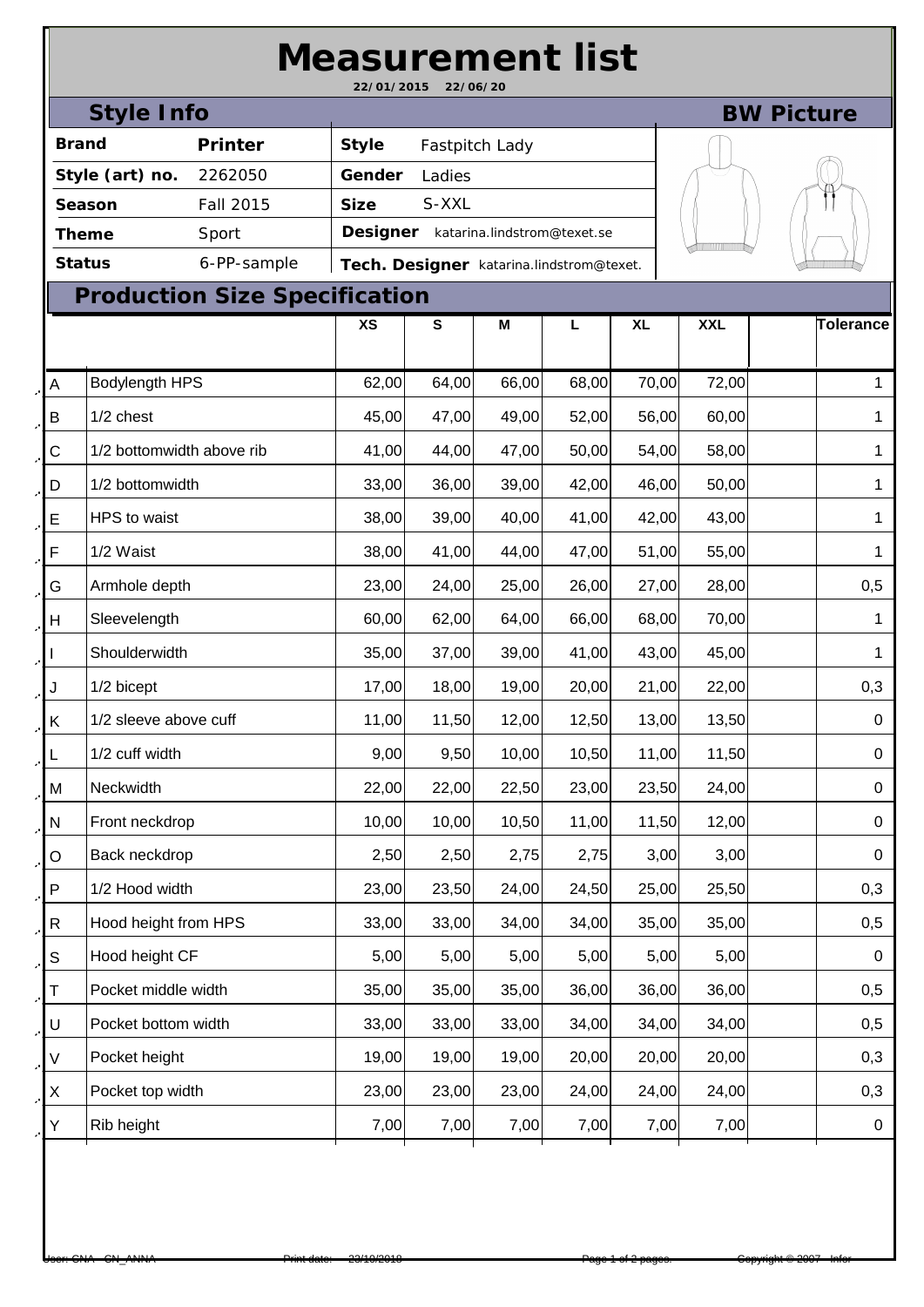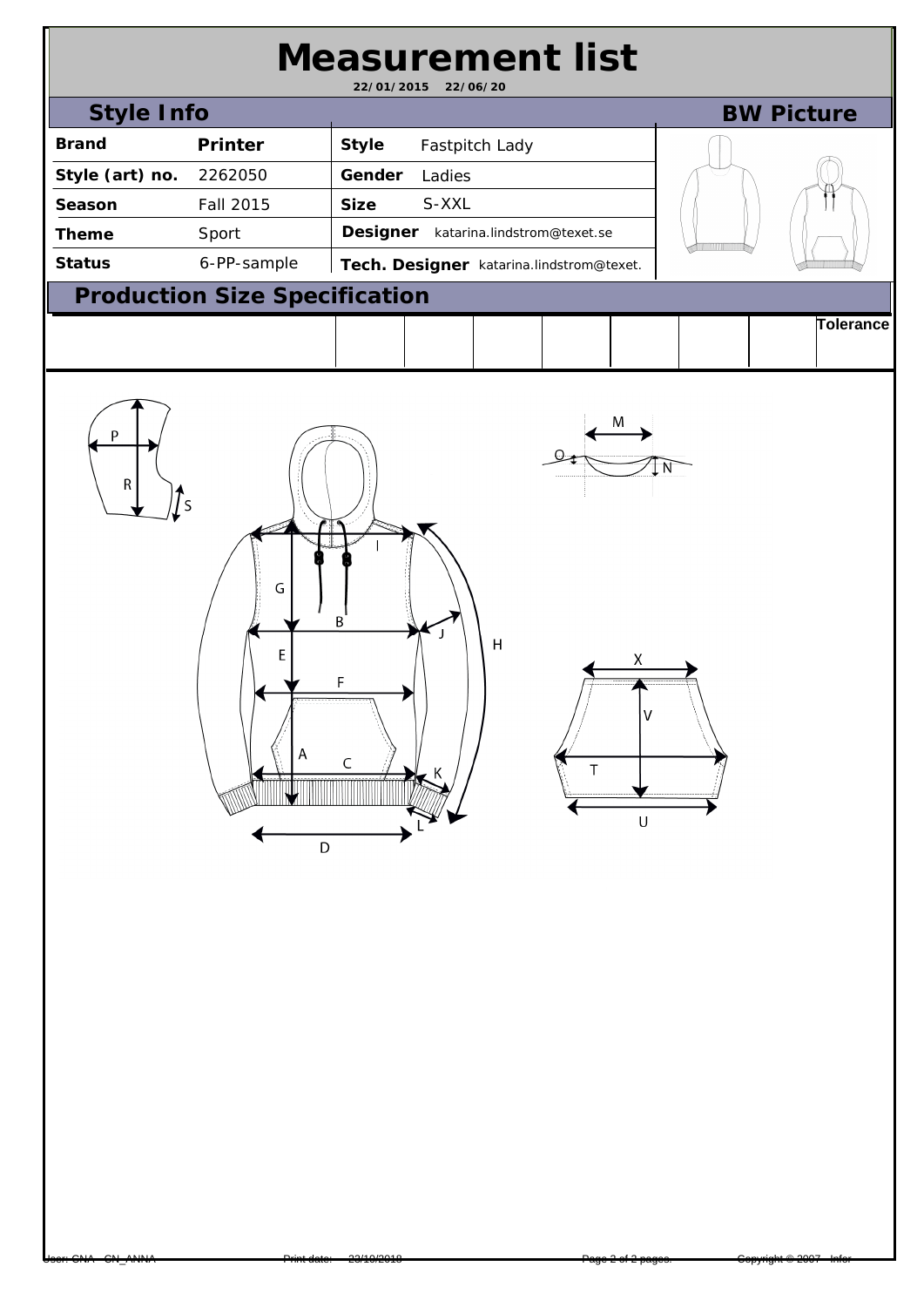|                                      | <b>Style Info</b>     |                                            | Mesurement list<br>30/07/2018 30/07/20 |              |       |       |                    |       |       |       |  |  |  | <b>BW Picture</b> |  |  |                         |  |
|--------------------------------------|-----------------------|--------------------------------------------|----------------------------------------|--------------|-------|-------|--------------------|-------|-------|-------|--|--|--|-------------------|--|--|-------------------------|--|
| <b>Brand</b><br>Printer              |                       |                                            |                                        | <b>Style</b> |       |       | Fastpitch RSX -BIG |       |       |       |  |  |  |                   |  |  |                         |  |
| 2262049<br>Style (art) no.           |                       | Gender<br>Mens                             |                                        |              |       |       |                    |       |       |       |  |  |  |                   |  |  |                         |  |
|                                      |                       |                                            |                                        |              |       |       |                    |       |       |       |  |  |  |                   |  |  |                         |  |
| Fall 2015<br>lSeason                 |                       |                                            | Designer katarina.lindstrom@texet.se   |              |       |       |                    |       |       |       |  |  |  |                   |  |  |                         |  |
| Theme                                | Sport                 | $M-7XL$<br><b>Size</b>                     |                                        |              |       |       |                    |       |       |       |  |  |  |                   |  |  |                         |  |
| <b>Status</b>                        | 6-PP-sam              | Tech. Designer katarina.lindstrom@texet.se |                                        |              |       |       |                    |       |       |       |  |  |  |                   |  |  |                         |  |
| <b>Production Size Specification</b> |                       |                                            |                                        |              |       |       |                    |       |       |       |  |  |  |                   |  |  |                         |  |
|                                      |                       | M                                          |                                        | <b>XL</b>    | 2XL   | 3XL   | 4XL                | 5XL   | 6XL   | 7XL   |  |  |  |                   |  |  |                         |  |
| Meas. descript.                      |                       |                                            |                                        |              |       |       |                    |       |       |       |  |  |  |                   |  |  | Toler                   |  |
| Α                                    | <b>Bodylength HPS</b> | 73,00                                      | 75,00                                  | 77,00        | 79,00 | 81,00 | 82,00              | 83,00 | 84,00 | 85,00 |  |  |  |                   |  |  | 11                      |  |
| B                                    | 1/2 chest             | 56,00                                      | 59,00                                  | 63,00        | 67,00 | 71,00 | 75,00              | 79,00 | 83,00 | 87,00 |  |  |  |                   |  |  | 1 <sup>1</sup>          |  |
| C                                    | 1/2 bottomwidth above | 54,00                                      | 57,00                                  | 61,00        | 65,00 | 69,00 | 73,00              | 77,00 | 81,00 | 85,00 |  |  |  |                   |  |  |                         |  |
| D                                    | 1/2 bottomwidth       |                                            | 50,00                                  | 54,00        | 58,00 | 62,00 | 66,00              | 70,00 | 74,00 | 78,00 |  |  |  |                   |  |  | $\mathbf{1}$            |  |
| E.                                   | Shoulderwidth         |                                            | 46,00                                  | 49,00        | 52,00 | 55,00 | 58,00              | 61,00 | 64,00 | 67,00 |  |  |  |                   |  |  | $\mathbf 1$             |  |
| F                                    | Armholedept           |                                            | 30,00                                  | 31,00        | 32,00 | 33,00 | 34,00              | 35,00 | 36,00 | 37,00 |  |  |  |                   |  |  | 0,5                     |  |
| G                                    | Sleevelength          |                                            | 69,00                                  | 71,00        | 73,00 | 75,00 | 76,00              | 77,00 | 78,00 | 79,00 |  |  |  |                   |  |  |                         |  |
| н<br>1/2 bicept                      |                       | 22,00                                      | 23,00                                  | 24,00        | 25,00 | 26,00 | 27,00              | 28,00 | 29,00 | 30,00 |  |  |  |                   |  |  | 0,3                     |  |
| 1/2 sleeve above cuff                |                       | 13,50                                      | 14,00                                  | 14,50        | 15,00 | 15,50 | 16,00              | 16,50 | 17,00 | 17,50 |  |  |  |                   |  |  | $\overline{0}$          |  |
| 1/2 cuff width<br>J                  |                       | 9,50                                       | 10,00                                  | 10,50        | 11,00 | 11,50 | 12,00              | 12,50 | 13,00 | 13,50 |  |  |  |                   |  |  | $\overline{0}$          |  |
| Κ                                    | Neckwidth             | 20,50                                      | 21,00                                  | 21,50        | 22,00 | 22,50 | 23,00              | 23,50 | 24,00 | 24,50 |  |  |  |                   |  |  | $\mathbf 0$             |  |
| L.                                   | Front neckdrop        | 13,50                                      | 13,80                                  | 14,10        | 14,40 | 14,70 | 15,00              | 15,30 | 15,60 | 15,90 |  |  |  |                   |  |  | $\overline{0}$          |  |
| м                                    | Back neckdrop         | 2,50                                       | 2,75                                   | 2,75         | 3,00  | 3,00  | 3,25               | 3,25  | 3,50  | 3,50  |  |  |  |                   |  |  | $\overline{0}$          |  |
| N                                    | Hood height from HPS  | 34,00                                      | 35,00                                  | 35,00        | 36,00 | 36,00 | 37,00              | 37,00 | 38,00 | 38,00 |  |  |  |                   |  |  | $\overline{O}$          |  |
| $\circ$                              | Hood width            | 25,00                                      | 25,50                                  | 26,00        | 26,50 | 27,00 | 27,50              | 28,00 | 28,50 | 29,00 |  |  |  |                   |  |  | $\overline{0}$          |  |
| P                                    | Hood height CF        | 7,00                                       | 8,00                                   | 8,00         | 9,00  | 9,00  | 10,00              | 10,00 | 11,00 | 11,00 |  |  |  |                   |  |  | $\mathbf 0$             |  |
| S                                    | Pocket top width      | 26,00                                      | 27,00                                  | 27,00        | 27,00 | 28,00 | 28,00              | 28,00 | 29,00 | 29,00 |  |  |  |                   |  |  | $\overline{\mathsf{o}}$ |  |
| T.                                   | Pocket middle width   | 38,00                                      | 39,00                                  | 39,00        | 39,00 | 40,00 | 40,00              | 40,00 | 41,00 | 41,00 |  |  |  |                   |  |  | $\overline{O}$          |  |
| U                                    | Pocket bottom width   | 36,00                                      | 37,00                                  | 37,00        | 37,00 | 38,00 | 38,00              | 38,00 | 39,00 | 39,00 |  |  |  |                   |  |  |                         |  |
| $\vee$                               | Pocket height         | 21,50                                      | 22,50                                  | 22,50        | 22,50 | 23,50 | 23,50              | 23,50 | 24,50 | 24,50 |  |  |  |                   |  |  |                         |  |
| $\times$                             | Rib height            | 6,00                                       | 6,00                                   | 6,00         | 6,00  | 6,00  | 6,00               | 6,00  | 6,00  | 6,00  |  |  |  |                   |  |  | $\mathbf 0$             |  |